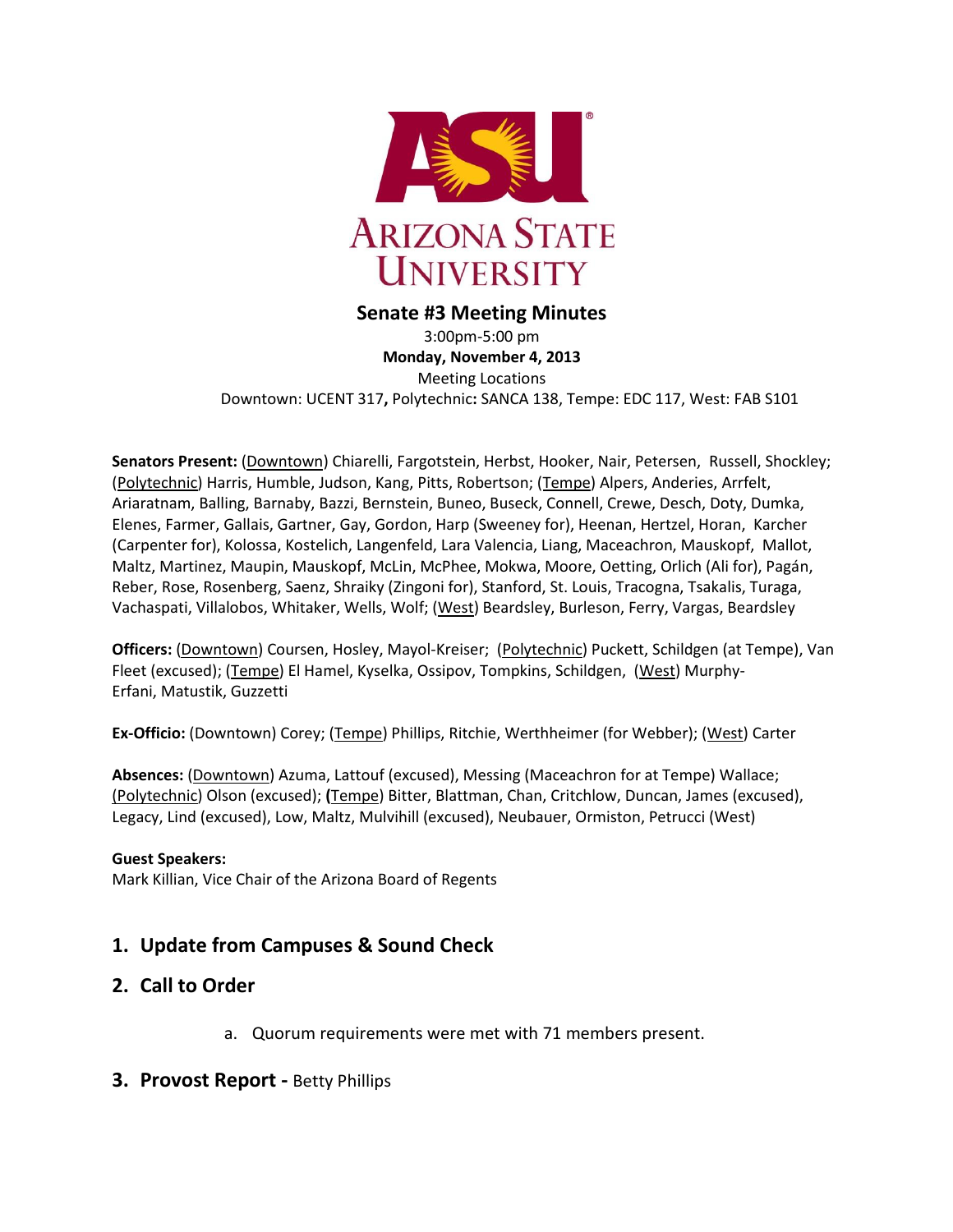President Schildgen presented a Distinguished Service Award to Provost Phillips on behalf of the Senate. Dr. Phillips thanked faculty for their efforts and encouraged faculty and administration to continue working together.

## **4. Presentation -** Mark Killian, Vice-Chair of the Arizona Board of Regents

President Schildgen introduced Mark Killian, Vice Chair of the Arizona Board of Regents. Regent Killian thanked the faculty for what they do for students and the state. His vision of higher education is the need for ongoing growth and development to solve society's problems. Tuition increases do not match Arizona's resolve that education should be nearly as free as possible. Enrollments are growing; however, many cannot attend because of tuition. He developed a proposal which fixes tuition at \$5,000 for in-state students as a means to promote education and advancing the state. Regent Killian also addressed performance funding. The goal of performance funding is to make the legislature an advocate and it conveys that their support contributes to the economy.

Discussion followed regarding affordable tuition and the correlation with faculty raises. Regent Killian stated that the regents need to take care of the people who make the universities great. Another question involved college readiness and whether students are prepared for the University. Regent Killian stated that K-12 systems need to be improved; for example, 70% of students entering Pima Community College read at a seventh grade level or lower. Regent Killian was asked whether he voted for the tuition and fees increase this year. He did vote for it as there was no other option which led to his proposal. When asked about the importance of diversity, Regent Killian indicated that this is an ongoing topic, they are concerned about barriers.

# **5. UAC Report –** Tom Schildgen

President Schildgen reported on the following items:

- Nominations for UAC president-elect were received; Helene Ossipov was elected to serve in this capacity.
- Tom Schildgen, Helene Ossipov and Chuck Barbee attended the PAC-12 Academic Leadership Coalition meeting in Oregon.
- The Task Force on Ethics and Integrity met twice, their work should conclude by next April.
- The ad hoc committee on resources for domestic violence met in late October. They are collecting resources to cultivate a repository that is easily accessible on the university web page.
- Due to procedural issues at the last Senate meeting, a review of the CAPC process ensued. It was determined that in roughly 2011, the process changed in an effort to alleviate delays and work for the committee. The Senate is currently the voting authority and approves program establishments, disestablishments and new course proposals per the consent agenda. The current process also involves a tracking system. Ultimately, units have oversight of course expectations. Senators can access Curriculum Changemaker to view the history of courses. CurricUNET is the tool that will follow Changemaker.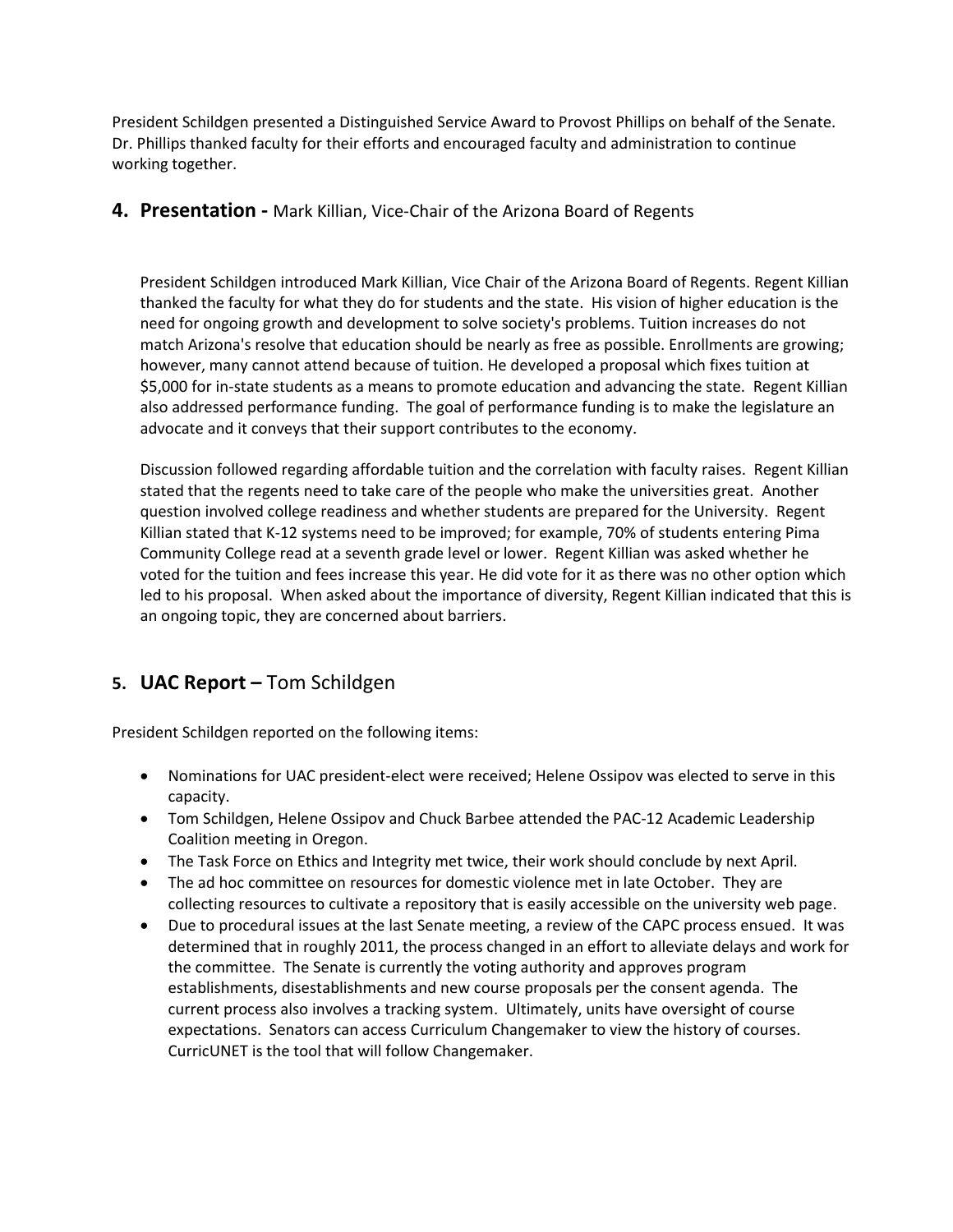- An ASU Antisweatshop Committee is reviewing licensing agreements for university apparel. In a recent safety inspection of 3500 factories, 1 in 10 passed. At this time, ASU joins 30 schools who are taking action on additional safety inspections.
- Faculty achievements are posted on the Senate website. Gary Bitter was selected for the November Senator Spotlight.
- The intercollegiate graduation success rate has increased. ASU stands at an 82% success rate, representing 6 consecutive years of growth. ASU is ranked #4 in the PAC-12 in success rates.
- The PAC-12 Academic Leadership Coalition will continue to meet and decide on first efforts, those feasible due to economy of size, possibly buying power and study abroad.
- The Bookstore has created a tool called Booknow Plus which helps faculty identify materials for courses. A video was shown explaining how the tool works. Course materials flow directly to the bookstore without paperwork. From the learning management system, students can rent or purchase course materials.

After the UAC report a concern was expressed in the Senate that the Senators were never informed that CAPC was no longer reviewing new course proposals. This was briefly discussed and the debate was deferred until old business was presented.

# **6. Old Business**

**a. CAPC** Consent Agenda was presented Eduardo Pagan to the Senate for review

Senate **[Motion 2014-36](http://usenate.asu.edu/node/4829)** New Course Proposals

- Senate **[Motion 2014-6](http://usenate.asu.edu/node/4778)** Request from the College of Liberal Arts and Sciences Department of Psychology - for the establishment of a graduate degree – M.S. in Applied Behavior Analysis
- Senate **[Motion 2014-7](http://usenate.asu.edu/node/4779)** Request from the College of Liberal Arts and Sciences Department of English/School of International Letters and Cultures - for the establishment of a graduate certificate in Literacy Translation Studies
- Senate **[Motion 2014-8](http://usenate.asu.edu/node/4780)** Request from the College of Health Solutions School of Nutrition and Health Promotion - for the establishment of a graduate degree – M.S. in Obesity Prevention and Management
- Senate **[Motion 2014-9](http://usenate.asu.edu/node/4781)** Request from the Walter Cronkite School of Journalism and Mass Communication– for the establishment of a graduate certificate in Business Journalism
- Senate **[Motion 2014-10](http://usenate.asu.edu/node/4783)** Request from the Herberger Institute for Design and the Arts– Dean's Office for the establishment of an undergraduate certificate in - Arts in Education
- Senate **[Motion 2014-11](http://usenate.asu.edu/node/4784)** Request from the School of Letters and Sciences Technical Communication Program - for the establishment of a graduate degree – M.S. in Technical Communication
- Senate **[Motion 2014-13](http://usenate.asu.edu/node/4786)** Request from the College of Liberal Arts and Sciences School of Geographical Sciences and Urban Planning - for the establishment of an undergraduate degree – B.S. in Geographic Information Science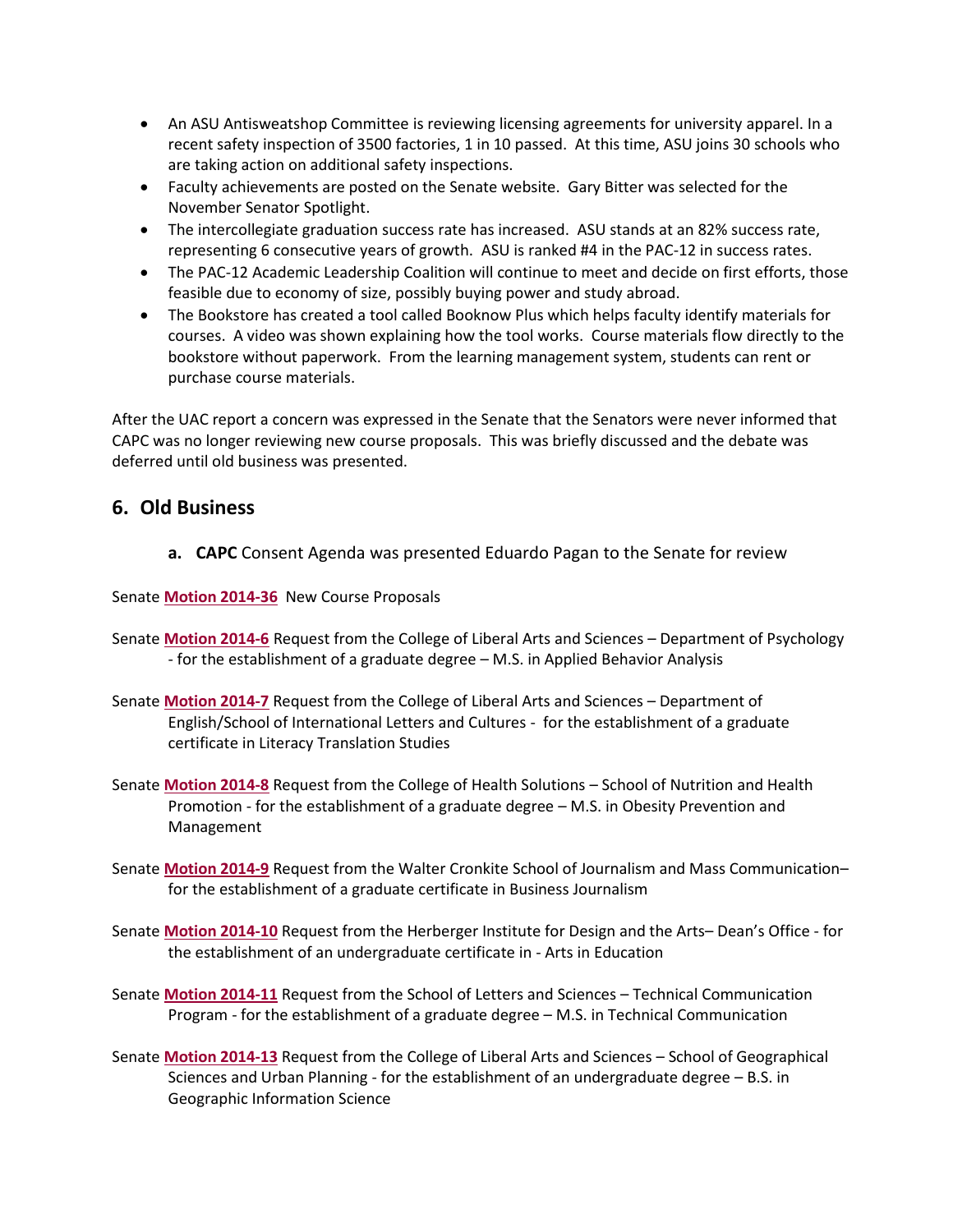- Senate **[Motion 2014-14](http://usenate.asu.edu/node/4788)** Request from the College of Technology and Innovation– Department of Engineering - for the disestablishment of an undergraduate degree– B.S. in Applied Computer Science
- Senate **[Motion 2014-15](http://usenate.asu.edu/node/4789)** Request from the College of Technology and Innovation– Department of Engineering - for the disestablishment of an undergraduate degree (with concentrations) – B.S. in Computer Systems (with concentrations in Computer Hardware Technology and Embedded Systems Technology)
- Senate **[Motion 2014-16](http://usenate.asu.edu/node/4790)** Request from the W.P. Carey School of Business– Department of Information Systems- for the establishment of an undergraduate Degree – B.S. in Business Data Analytics
- Senate **[Motion 2014-17](http://usenate.asu.edu/node/4791)** Request from the W.P. Carey School of Business– Department of Information Systems- for the establishment of an undergraduate certificate in – Applied Business Data Analytics
- Senate **[Motion 2014-18](http://usenate.asu.edu/node/4792)** Request from the W.P. Carey School of Business– Department of Marketing for the establishment of an undergraduate certificate in – Professional Sales

Senator Pagan introduced Senate Motion 2014-36. Chairmen Pagan moved for approval on behalf of CAPC; President Schildgen indicated no second was needed. Senator Tompkins indicated a typo in Senate Motion 2014-7; it should read graduate certificate in Literary Translation, not Literacy Translation.

Senator Alpers requested the following courses be pulled from the consent agenda: HCD 531 Intro the Healthcare System, MED 417 Impact of Violence on Health , MED 445 Sciences of Helping in Health as the course objectives are at a lower level or nonexistent.

A suggestion from West campus included pulling 2014-6, a request from the College of Liberal Arts and Sciences regarding the establishment of a graduate degree, MS in Applied Behavior Analysis since it was duplicative with Senate motion 2014-30.

In light of the discussion on new courses, Senator Ossipov suggested to Senator Alpers a friendly amendment to the motion on the table to pull Senate motion 2014-36 in its entirety as opposed to just the three courses she mentioned, Senator Alpers approved.

Senator Ossipov restated the motion to be considered: to accept the consent agenda with the exception of 2014-36 (all new courses) and 2014-6.

#### **Final Votes Recorded 65 = yes 7 = no 4 = abstain Consent agenda minus motions 2014-36 and 2014-6 passed; items approved.**

Senator Julie Murphy Erfani proposed a motion that the review of course be the purview of the Chair of the CAPC. This motion did not receive a second.

Discussion ensued on the new course proposal process.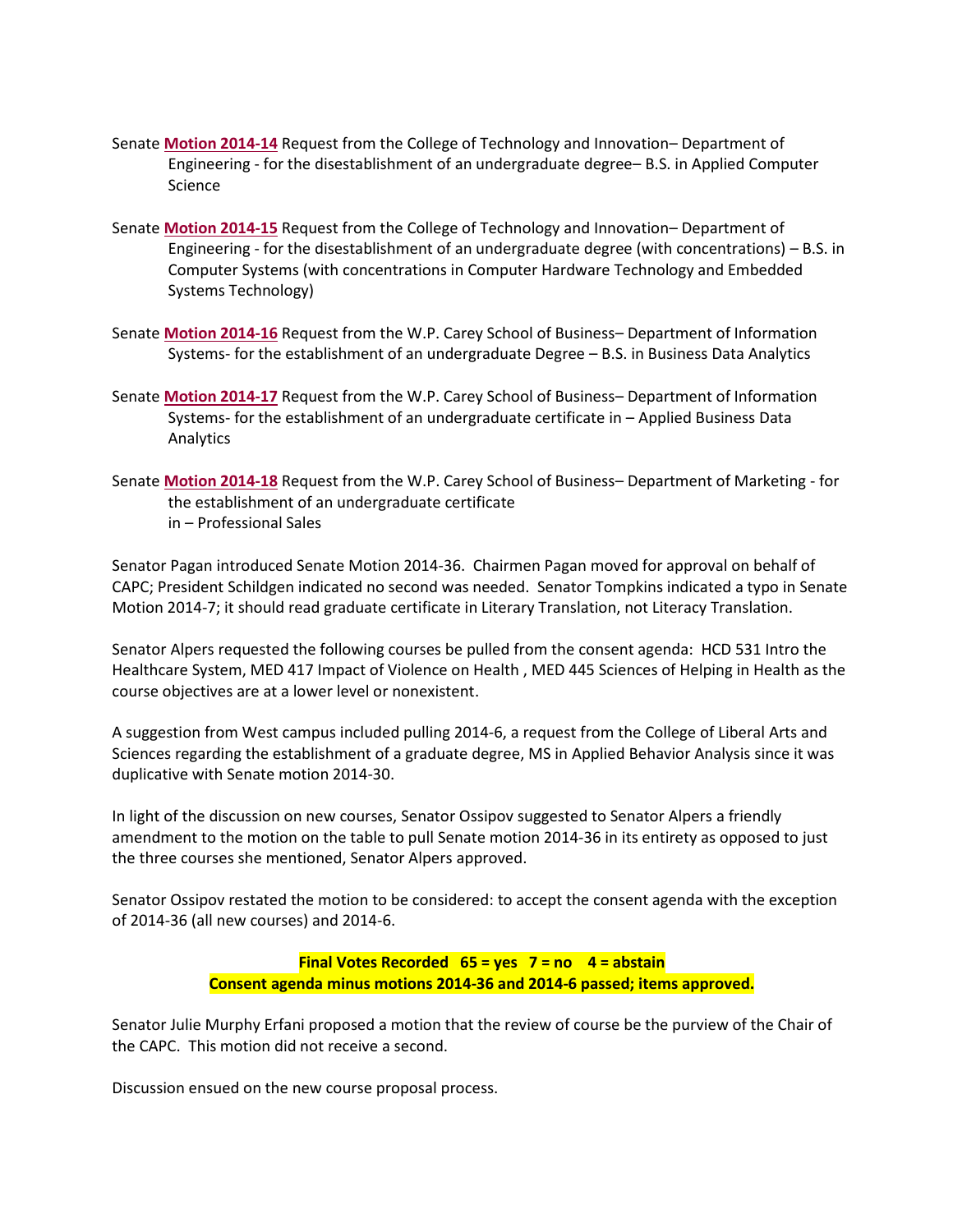Senator Murphy Erfani withdrew her motion in favor of the development of an Ad-Hoc committee to review the new course proposal process.

CAPC Chair Eduardo Pagan presented the formal motion to table Senate motions 2014-6 and 2014-36, seconded by Kathy Puckett and Barbara Guzzetti.

> **Final Votes Recorded 59 = yes 2 = no 0 = abstain The tabling of Senate motions 2014-36 and 2014-6 was approved**

President Schildgen reaffirmed that an Ad-Hoc committee will be constituted as soon as possible to review the new course proposal process. Consideration will be given to not only clarify the process but to also get current courses that were tabled an expedient review.

## **7. New Business**

#### **a. CAPC Motions**

- Senate **[Motion 2014-19](http://usenate.asu.edu/node/4811)** Request from the College of Health Solutions–School of the Science of Health Care Delivery - for the establishment of an undergraduate degree – BS in Public Health
- Senate **[Motion 2014-20](http://usenate.asu.edu/node/4812)** Request from the College of Health Solutions– School of Nutrition and Health Promotion- for the establishment of an undergraduate degree – BS in Health Education and Health Promotion
- Senate **[Motion 2014-21](http://usenate.asu.edu/node/4813)** Request from the College of Health Solutions– School of Nutrition and Health Promotion- for the establishment of a graduate degree – MS in Clinical Exercise Physiology
- Senate **[Motion 2014-22](http://usenate.asu.edu/node/4814)** Request from the College of Public Programs–School of Community Resources and Development- for the name change of an undergraduate certificate– from: Nonprofit Youth and Human Service – to: Nonprofit Professional
- Senate **[Motion 2014-23](http://usenate.asu.edu/node/4815)** Request from the College of Public Programs–School of Criminology and Criminal Justice- for the establishment of an undergraduate certificate – Homeland Security
- Senate **[Motion 2014-24](http://usenate.asu.edu/node/4816)** Request from the College of Public Programs–School of Criminology and Criminal Justice- for the establishment of an undergraduate certificate –Security Studies
- Senate **[Motion 2014-25](http://usenate.asu.edu/node/4817)** Request from the College of Public Programs–School of Community Resources and Development- for the establishment of an undergraduate degree –BS in Community Sports Management
- Senate **[Motion 2014-26](http://usenate.asu.edu/node/4818)** Request from the College of Technology and Innovation for the disestablishment of a graduate degree – Master of Computing Studies (MCST)
- Senate **[Motion 2014-27](http://usenate.asu.edu/node/4819)** Request from the Herberger Institute for Design and the Arts School of Film, Dance and Theatre – for the establishment of an undergraduate degree – BA in Performance and Movement